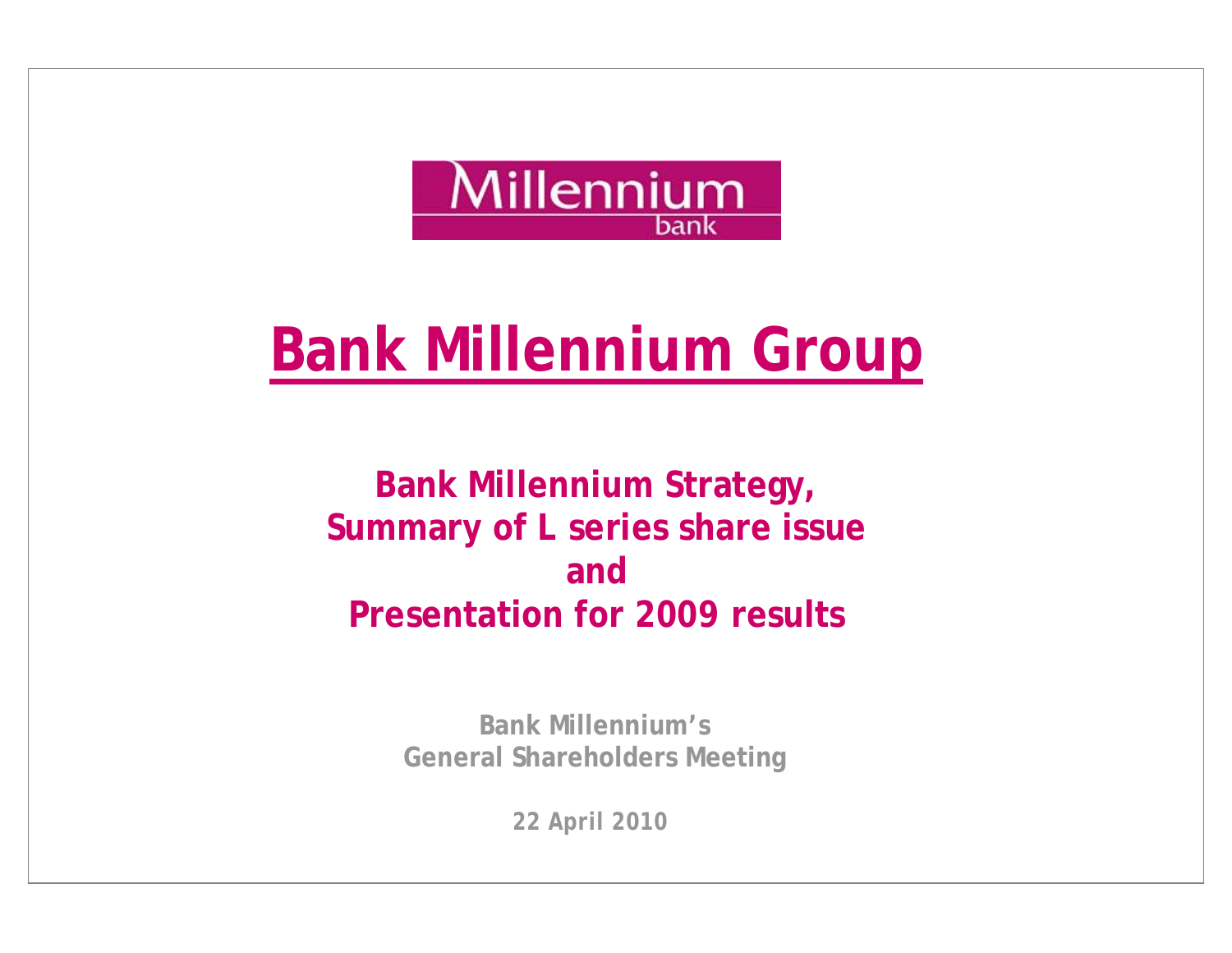#### Disclaimer

This presentation (the **"Presentation"**) has been prepared by Bank Millennium S.A. (the **"Bank"**). This presentation should not be treated as a part of any an invitation or offer to sell any securities, invest or deal in or a solicitation of an offer to purchase any securities or recommendation to conclude any transaction, in particular with respect to securities of the Bank.

Bank's disclosure of the data included in this Presentation is not a breach of law for listed companies, in particular for companies listed on the Warsaw Stock Exchange. The information provided herein was included in current or periodic reports published by the Bank or is additional information that is not required to be reported by Bank as a public company.

In no event may the content of this Presentation be construed as any type of explicit or implicit representation or warranty made by the Bank or, its representatives. Likewise, neither the Bank nor any of its representatives shall be liable in any respect whatsoever (whether in negligence or otherwise) for any loss or damage that may arise from the use of this Presentation or of any information contained herein or otherwise arising in connection with this Presentation.

The Bank does not undertake to publish any updates, modifications or revisions of the information, data or statements contained herein, unless such reporting obligations arises under the applicable laws and regulations.

All **data** presented hereby (except profit distribution proposal) is based on the consolidated Bank Millennium Group level and is consistent with the Annual Consolidated Financial Statements and the Management Board Report on the activity of the Bank Millennium Capital Group in 2009 year, with the exception of pro-forma data described below.

From 1st January 2006, the Bank started to treat under hedge accounting principles the combination of mortgage floating rate foreign currency loans, floating rate PLN deposits and related cross currency interest rate swaps. From 1st April 2009, the Bank extended hedge accounting principles to FX swaps. According to the accounting principles the margin from these operations is reflected in Net Interest Income. However, as this hedge accounting does not cover all the portfolio denominated in foreign currency, the Bank provides pro-forma data. The pro-forma statement presents interests from all derivatives in Net Interest Income, which in the Bank's view allows better understanding of the economic evolution of this item.

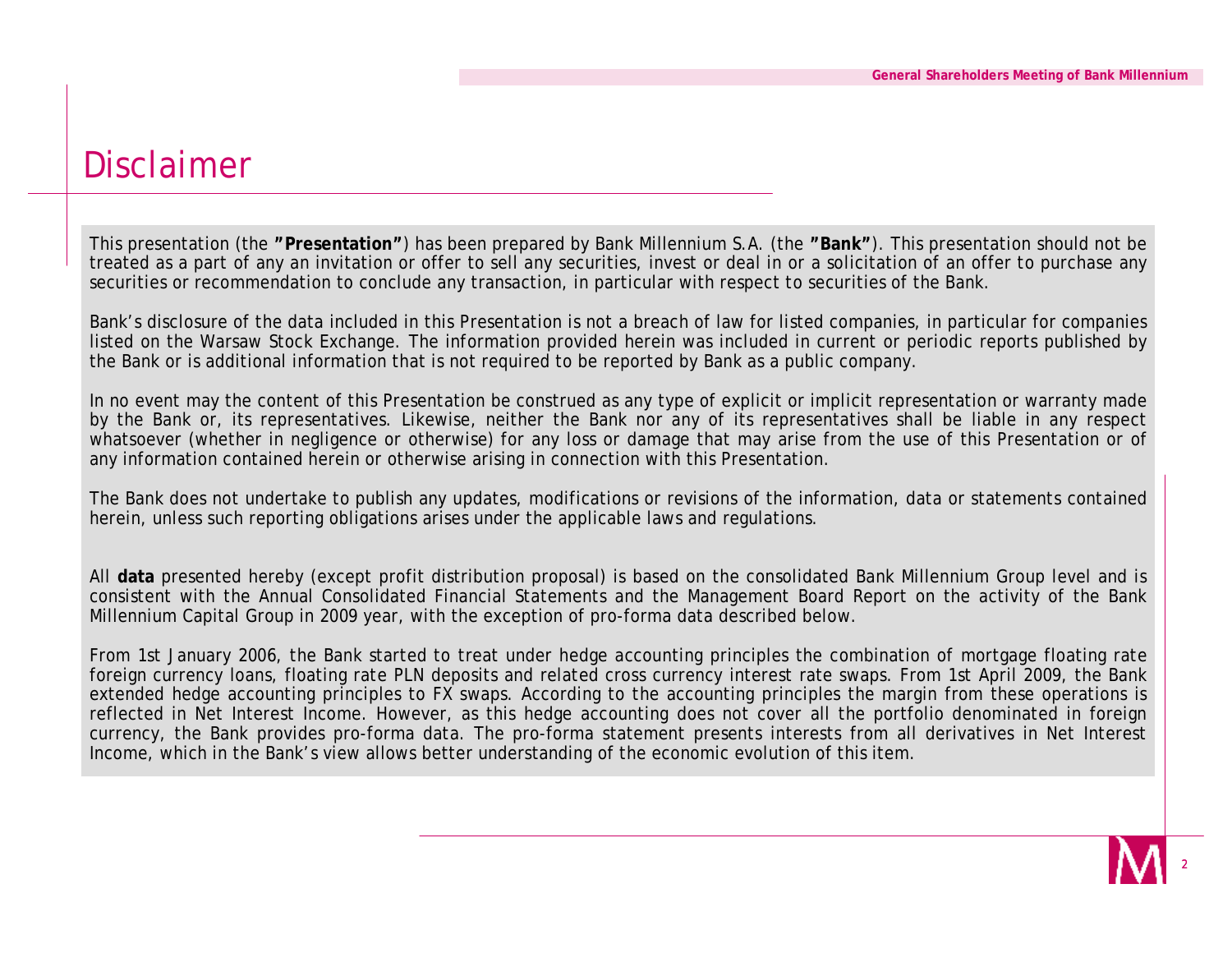**Bank Millennium share issue series L**

**Bank Millennium 2009 results**

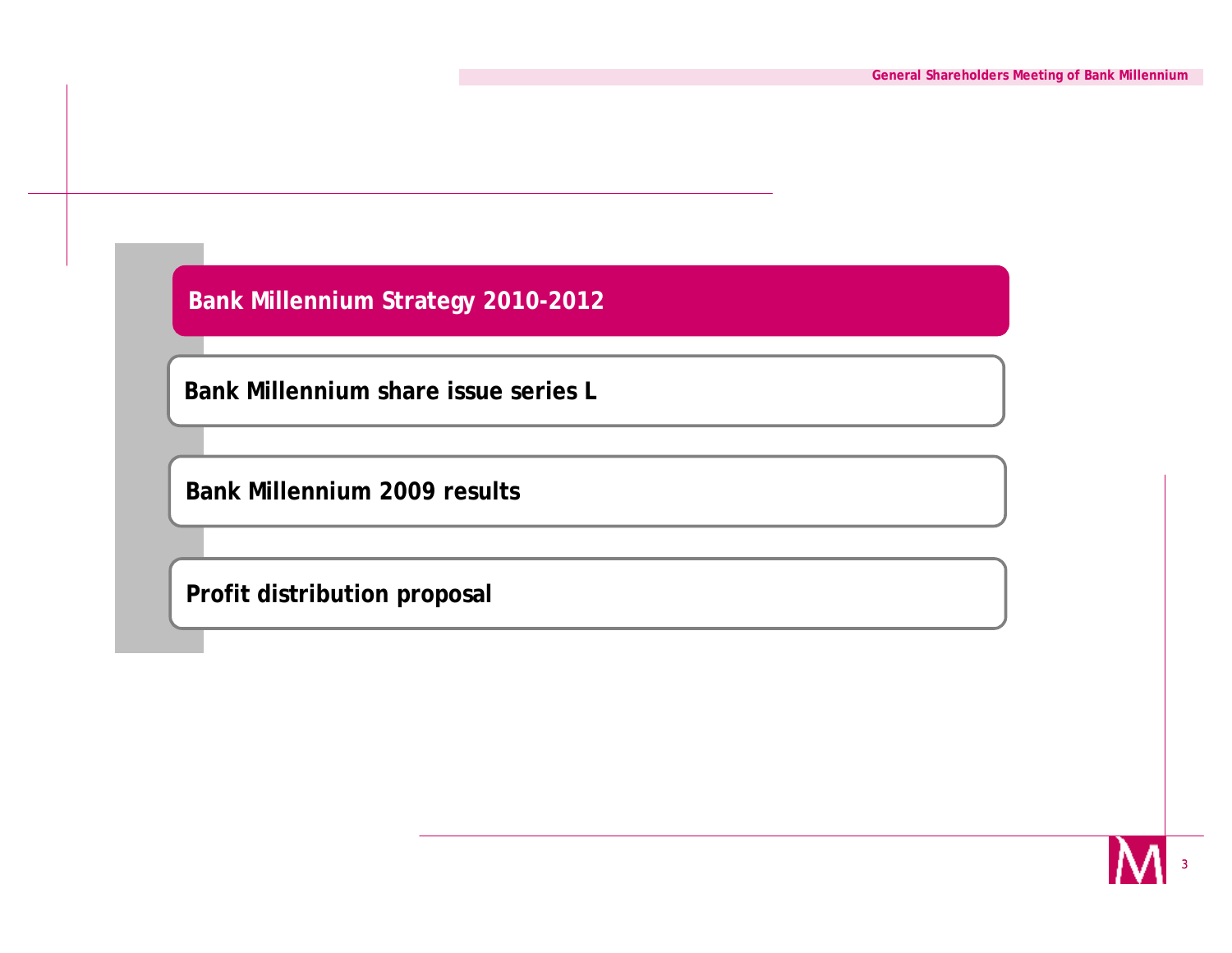#### Key strengths of Bank Millennium Group



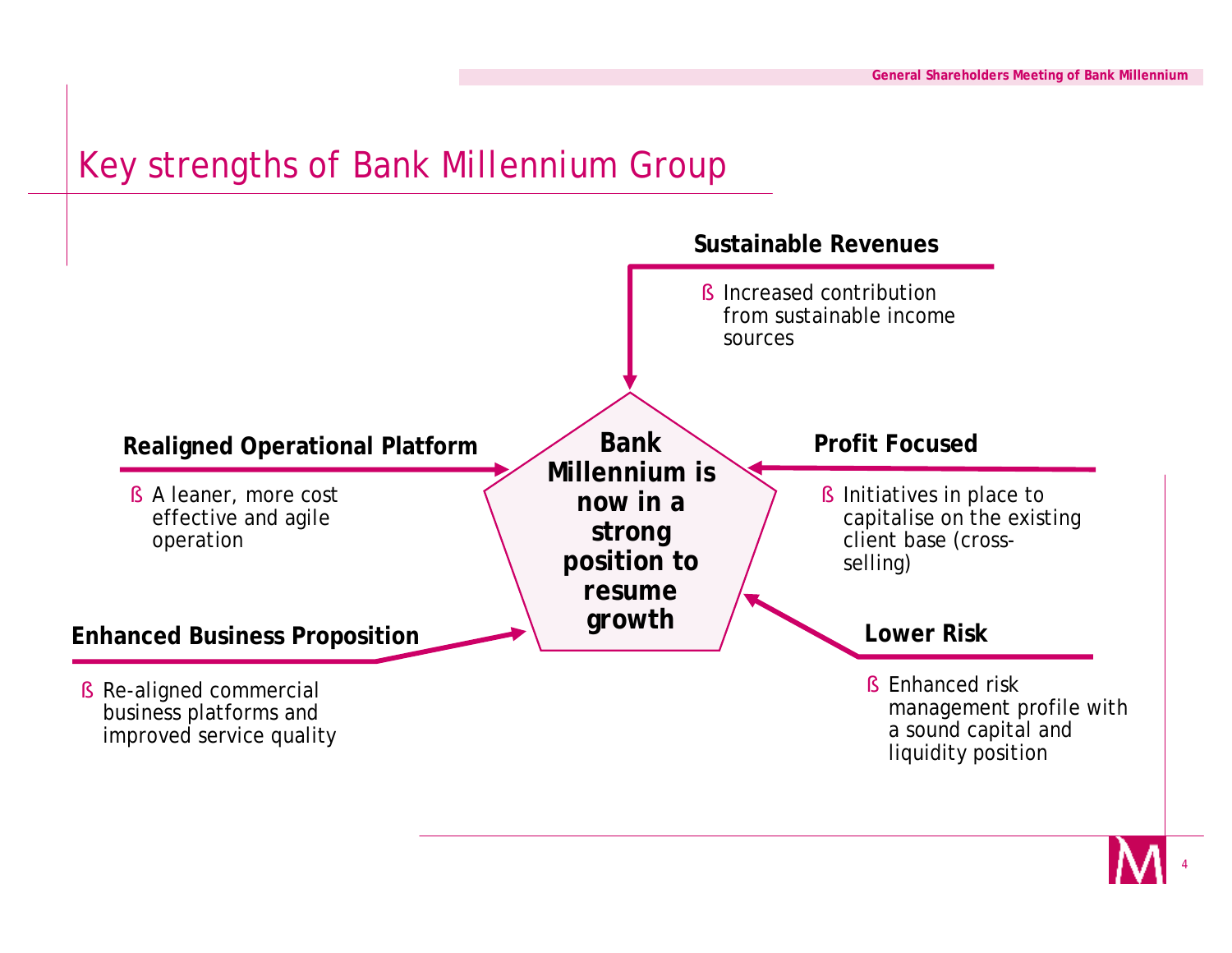#### Bank Millennium's medium term ambitions

**On 6th November 2009, Bank Millennium announced its new medium term strategy for the period 2010-2012, with the following main ambitions:**



**To be one of the top 5 Polish universal banks, combining a top-tier position in retail with being a relevant player in commercial banking**



**To reach a level of profitability that compares well with the best performers in our peer group, supported by a sustainable business model anchored on our main strengths** 



**To run a highly efficient operation whilst setting the standard in terms of the quality of service rendered to our Customers**

**To keep a sound capital structure and a strong risk management profile to support future growth**



**To strengthen the Bank's market position based on long lasting relationships with all our stakeholders**

*Coming back to business growth mode with a stronger focus on sustainability*

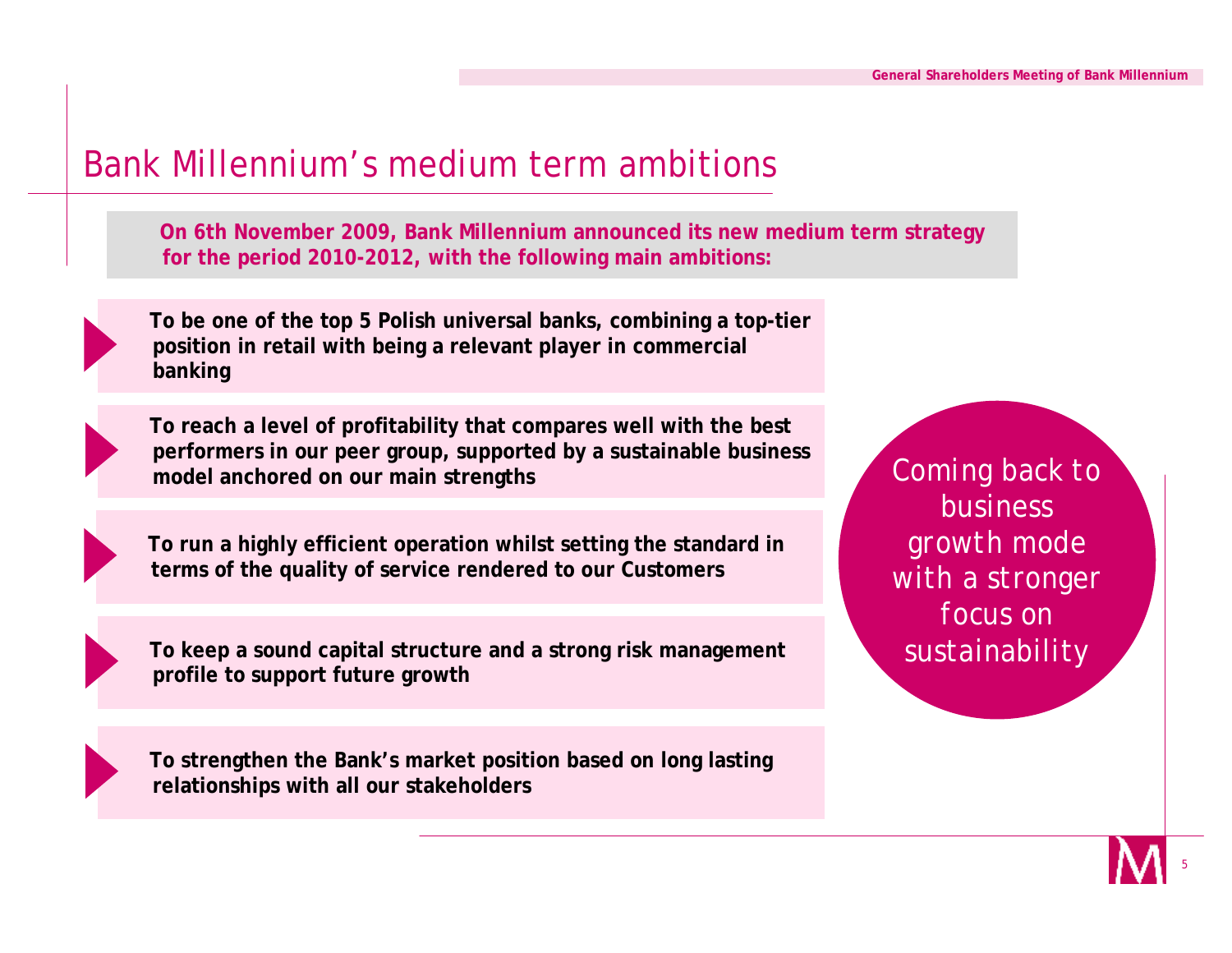### Key priorities

**Increasing the pace of customer acquisition**

**Exploiting the potential of the cross-selling machine**

*To balance a strong growth with an adequate level of profitability of the main business areas by…*

**Focusing on customer relationships**

**Developing initiatives aimed at improving revenues**

**Keeping operating costs under control**

**Retaining the best talents**

**Balancing funding sources**

**Maintaining a conservative risk approach**

**Ensuring discipline in liquidity and capital management**

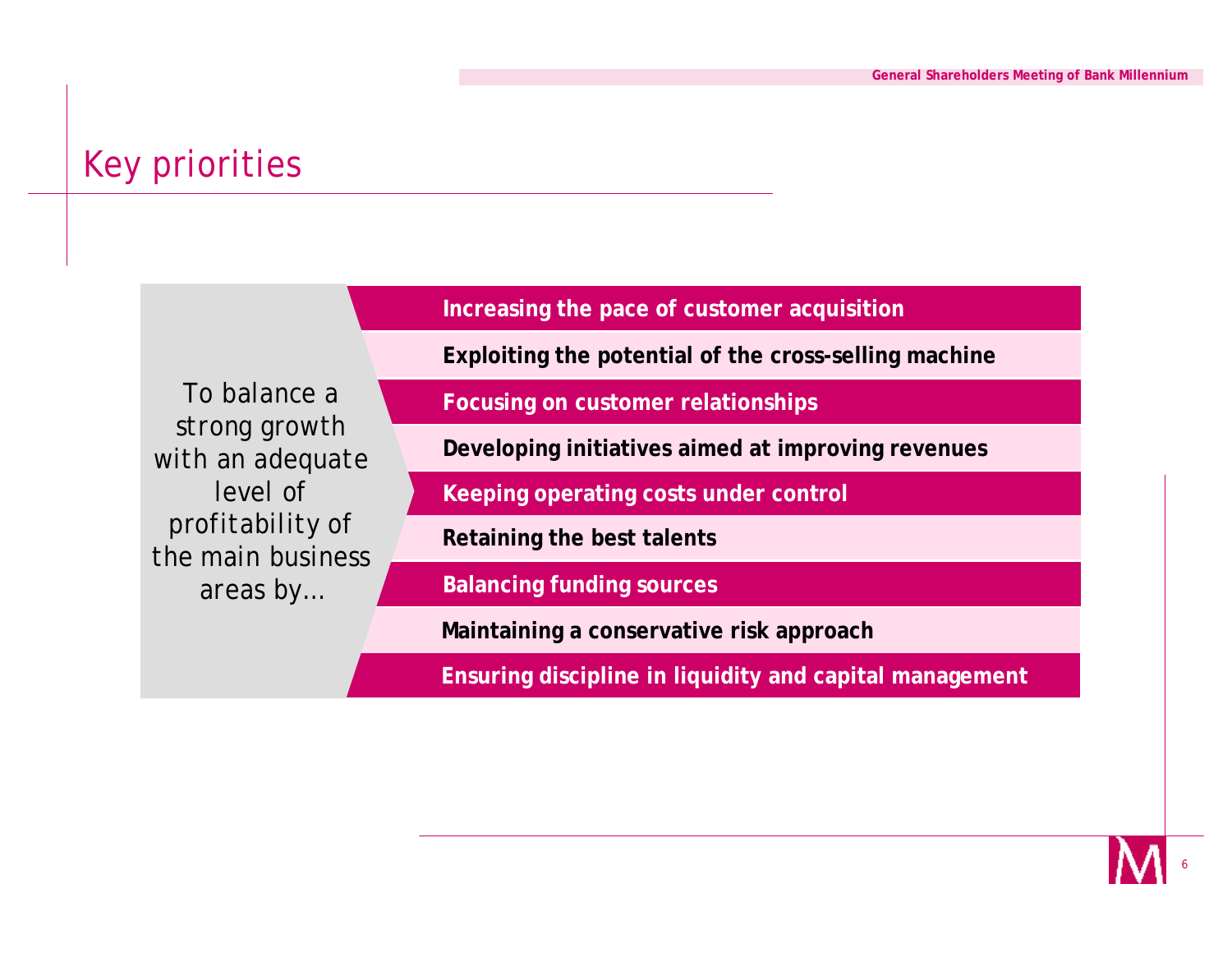#### New medium-term financial targets





Including bonds placed in retail customers, funds from securitization and sell & buy-back operations with customers

\*\* Comfortably above minimum regulatory requirements

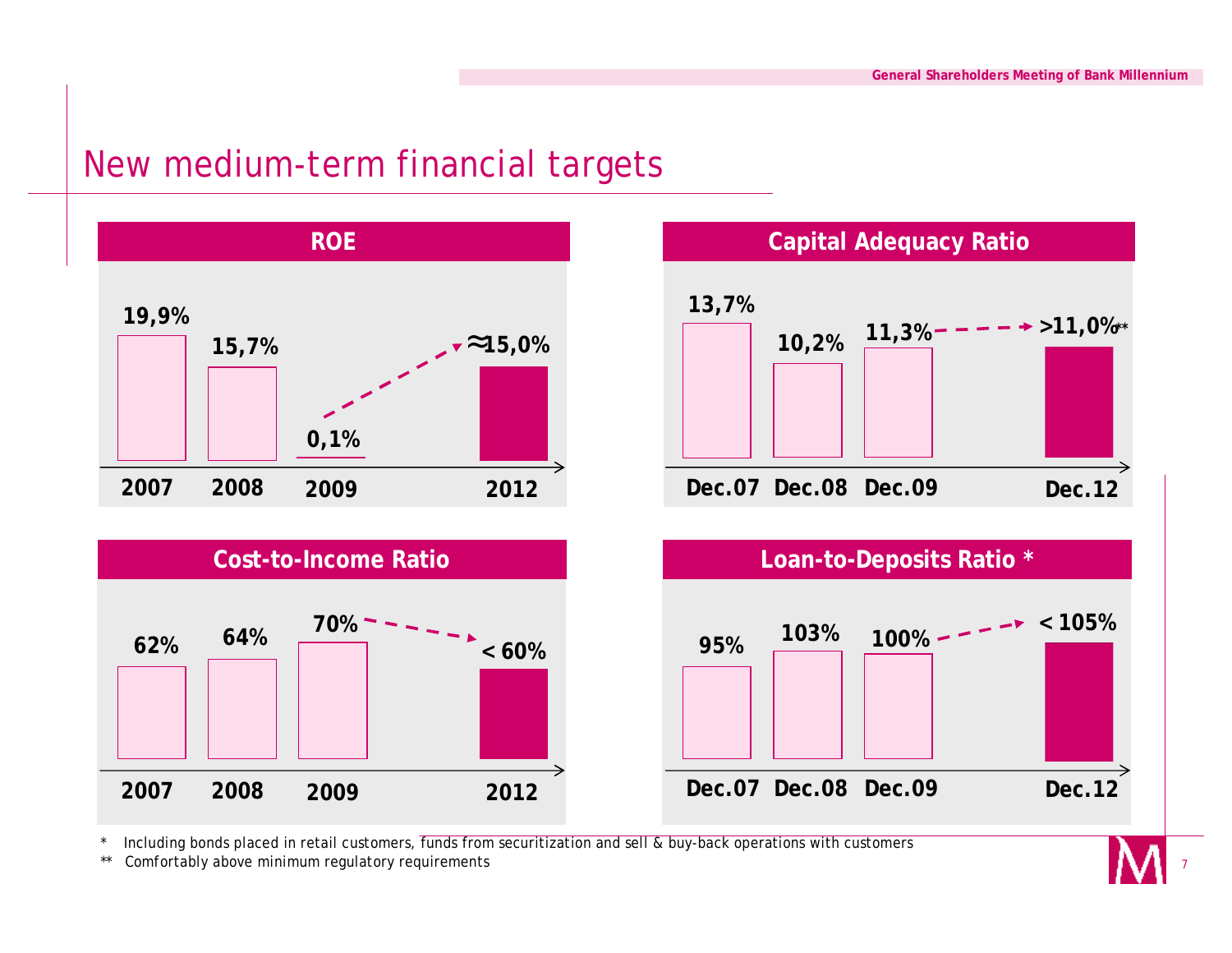**Bank Millennium share issue series L**

**Bank Millennium 2009 results**

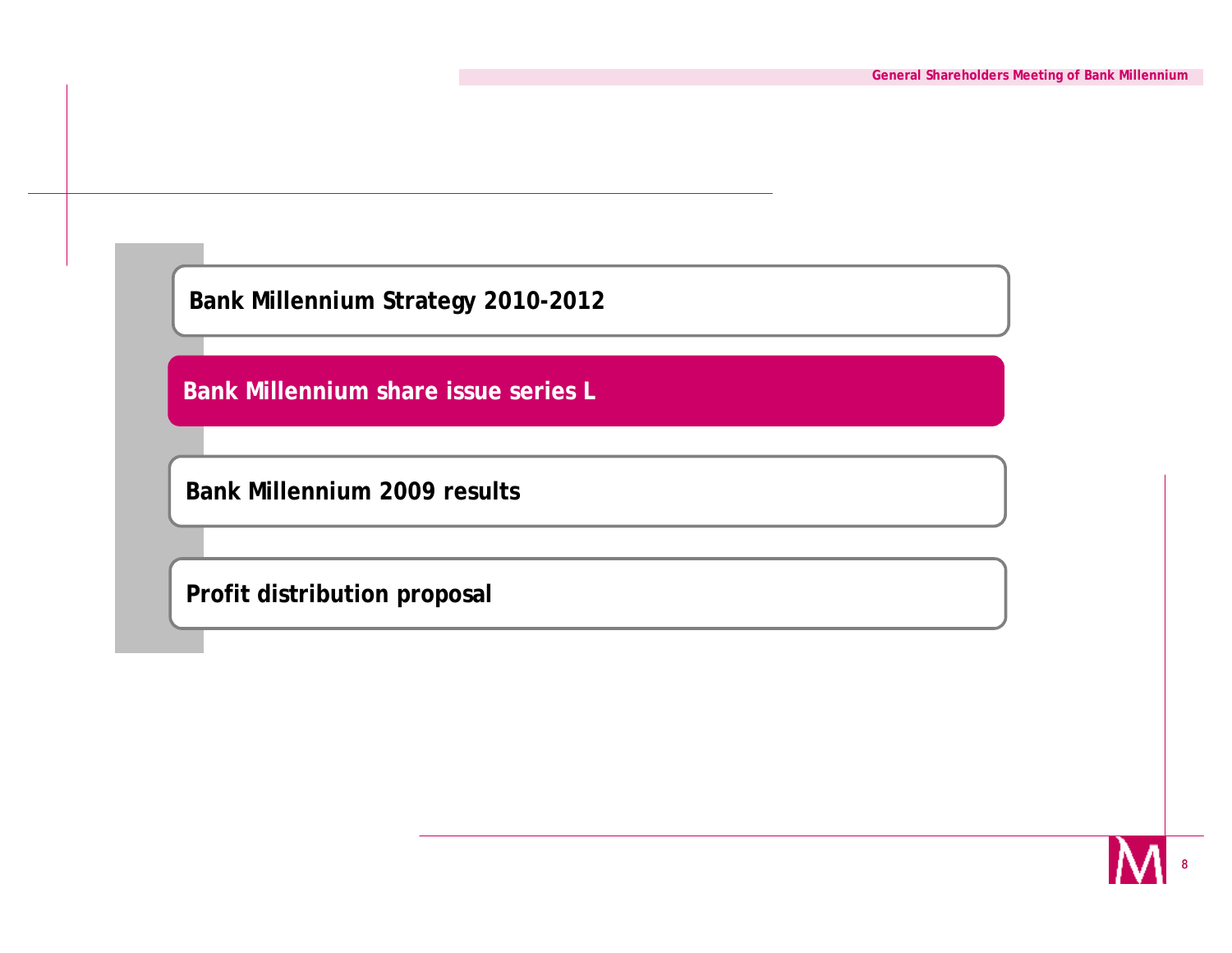## Successful capital increase through a rights issue

#### **Rights issue raised gross proceeds from investors of PLN 1,055 million**

- § 363,935,033 shares offered (3 new shares for each 7 pre-emptive rights) at PLN 2.90 per each share.
- § Issue process was completed in a quick way about 3 months since the announcement of intention on 6 November 2009 until shares allocation on 8 February 2010.
- § Banco Comercial Portugues (main shareholder with 65.5%) exercised its pre-emptive rights in full
- § Remainder of the rights issue was fully subscribed. The shares available to minority shareholders and other investors were almost 4 times oversubscribed

| <b>Results of subscription</b> | Amount of<br>subscriptions | Number of shares<br>subscribed | <b>Allocation rate</b><br>$(\%)$ | <b>Allotted shares</b> |
|--------------------------------|----------------------------|--------------------------------|----------------------------------|------------------------|
| Principal subscriptions        | 6,410                      | 361,796,921                    | 99.4                             | 361,796,921            |
| Additional subscriptions       | 804                        | 360, 425, 723                  | 0.6                              | 2,138,112              |
| Total L series shares alloted  |                            |                                | 100                              | 363,935,033            |

#### **Proceeds will allow Millennium to support its strategy of growth through:**

- § Expansion of the corporate loan portfolio
- § Maintaining its positions in retail banking lending market
- § Supporting the investment plan for the period 2010 to 2012, including upgrade of security infrastructure, software purchases and other investments connected with its IT platform

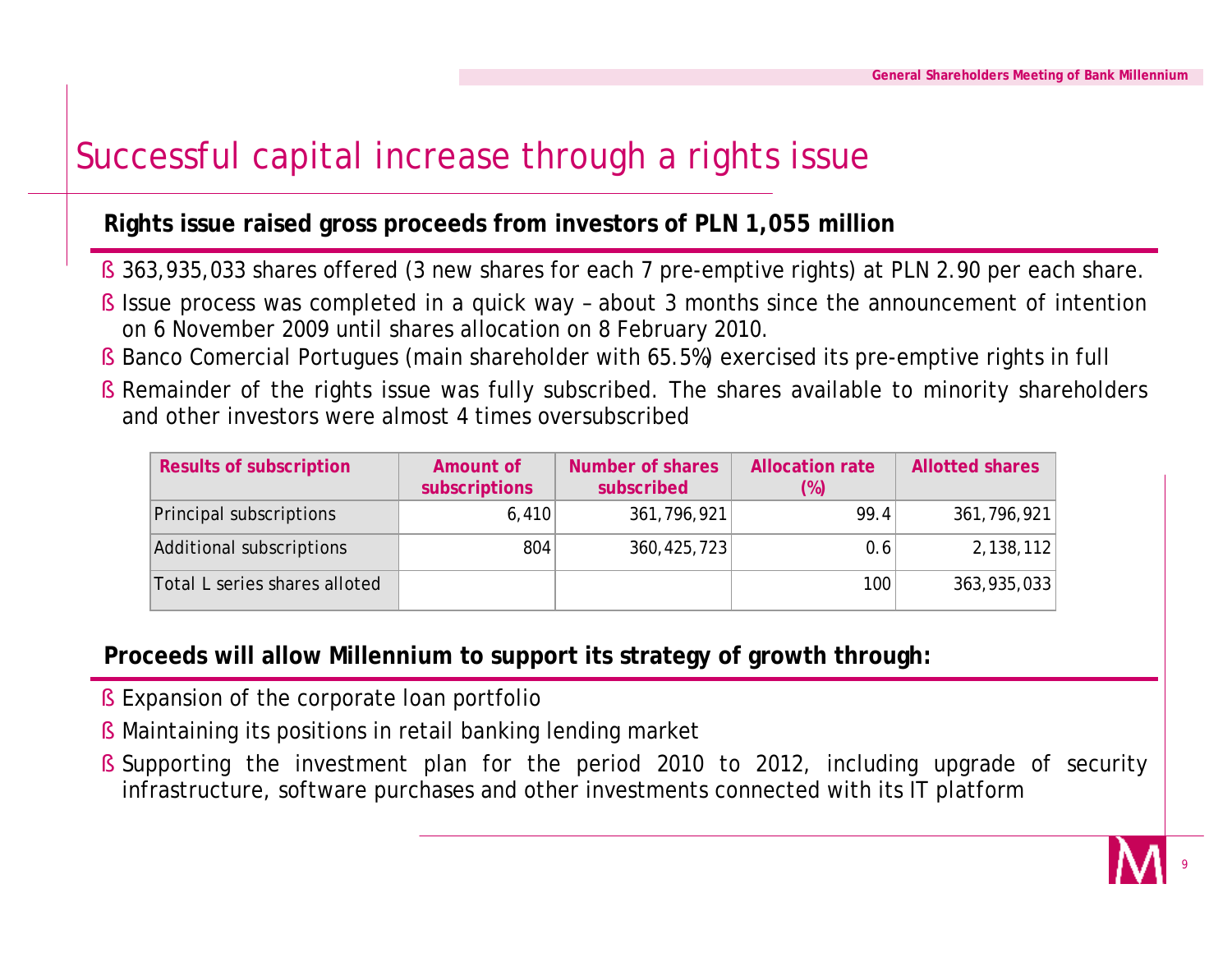#### Significantly improved Capital Adequacy after the issue



- § **On 26th February 2010 the new capital from the rights issue was registered by the court.**
- § **With the new capital, the Capital Adequacy Ratio would have grown to 14.7% and Tier 1 (pure equity) to 12.2% on consolidated basis\*.**

<sup>\*</sup> Calculated assuming the same capital requirement as for 31 Dec 2009 but with Tier 1 capital increased by the gross proceeds from the new issue (PLN 1,055 million) and decreased by the estimated costs of the issue.

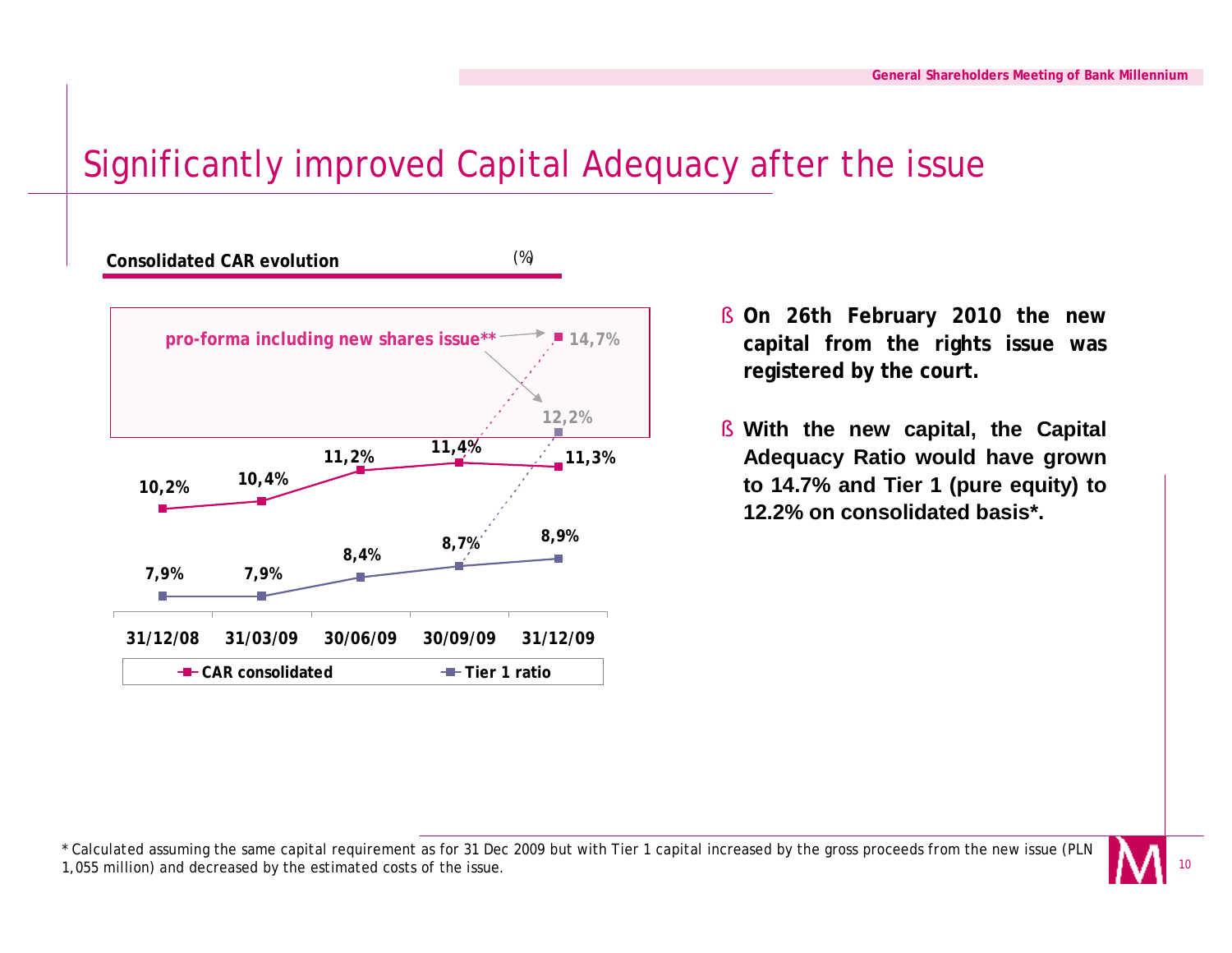**Bank Millennium share issue series L**

**Bank Millennium 2009 results**

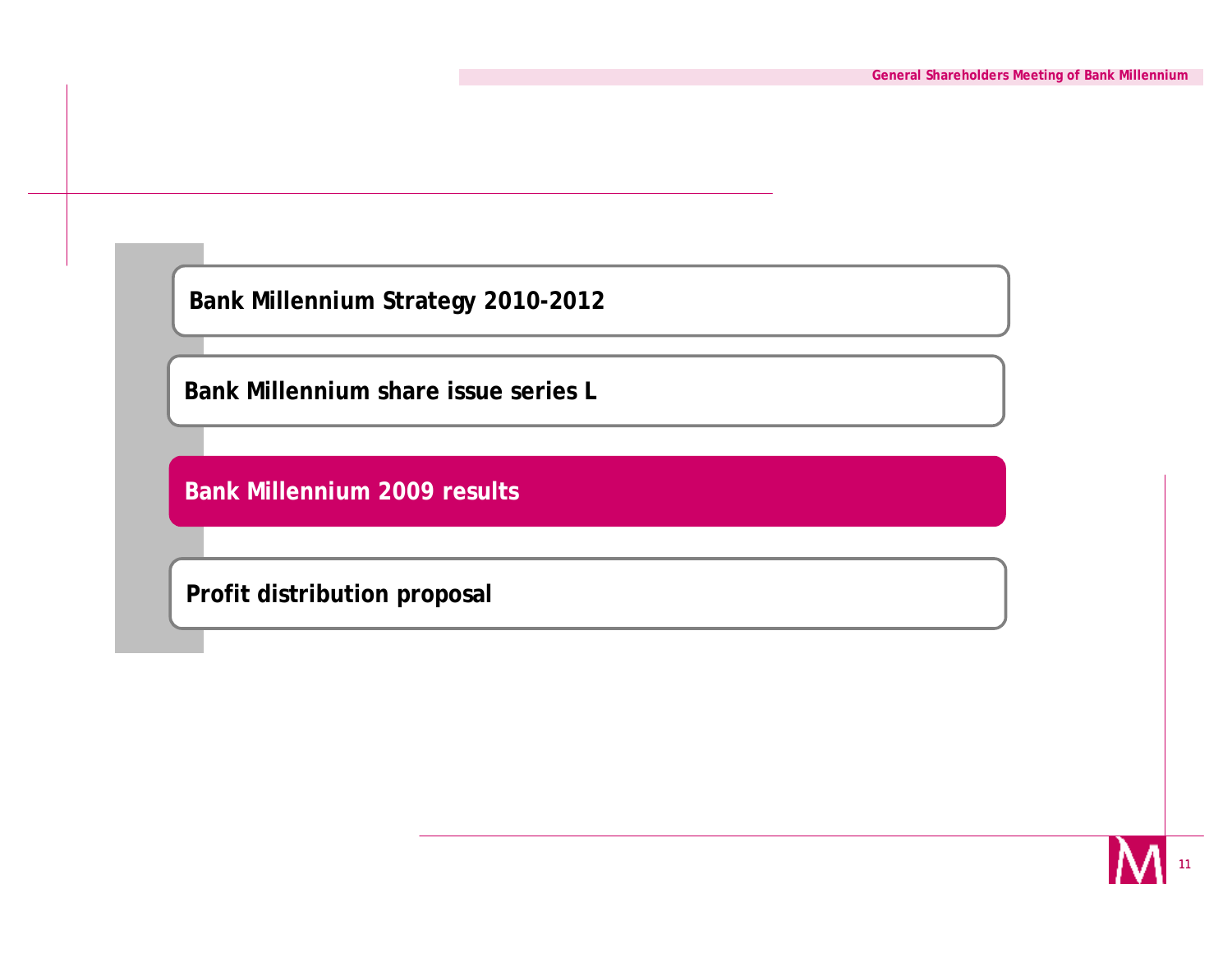#### Main highlights of 2009 Bank Millennium Group results

*Volumes in PLN million*

|                           | 2009        | 2008    | Change y/y               | Change q/q  |
|---------------------------|-------------|---------|--------------------------|-------------|
| Total customer funds *    | 35 314      | 34 219  | $+3.2%$                  | $+4.9%$     |
| Total deposits *          | 31 821      | 31 815  | 0.0%                     | $+3.8%$     |
| <b>Total loans</b>        | 33 485      | 33 748  | $-0.8%$                  | $-0.6%$     |
| Loans to deposits **      | 100.4%      | 102.6%  | $-2.2 p.p.$              | $-1.9 p.p.$ |
| Net profit                | 1.5         | 413.4   | $\overline{\phantom{a}}$ |             |
| Total operating income*** | 1 453.9     | 1848.6  | $-21.4%$                 | $+31.9%$    |
| Total operating costs**** | 1 0 2 2 . 9 | 1 191.7 | $-14.2%$                 | $-8.4%$     |
| Cost to income ratio      | 70.4%       | 64.5%   | $+5.9 p.p.$              | $-5.1 p.p$  |
| Solvency ratio            | 11.3%       | 10.2%   | $+1.1 p.p.$              | $-0.1 p.p.$ |

\*Including retail bonds. \*\* Including retail bonds, repo transaction with customers and securitisation of leasing assets. \*\*\* without other operating income. \*\*\*\* including net other operating income and costs, without impairment charges.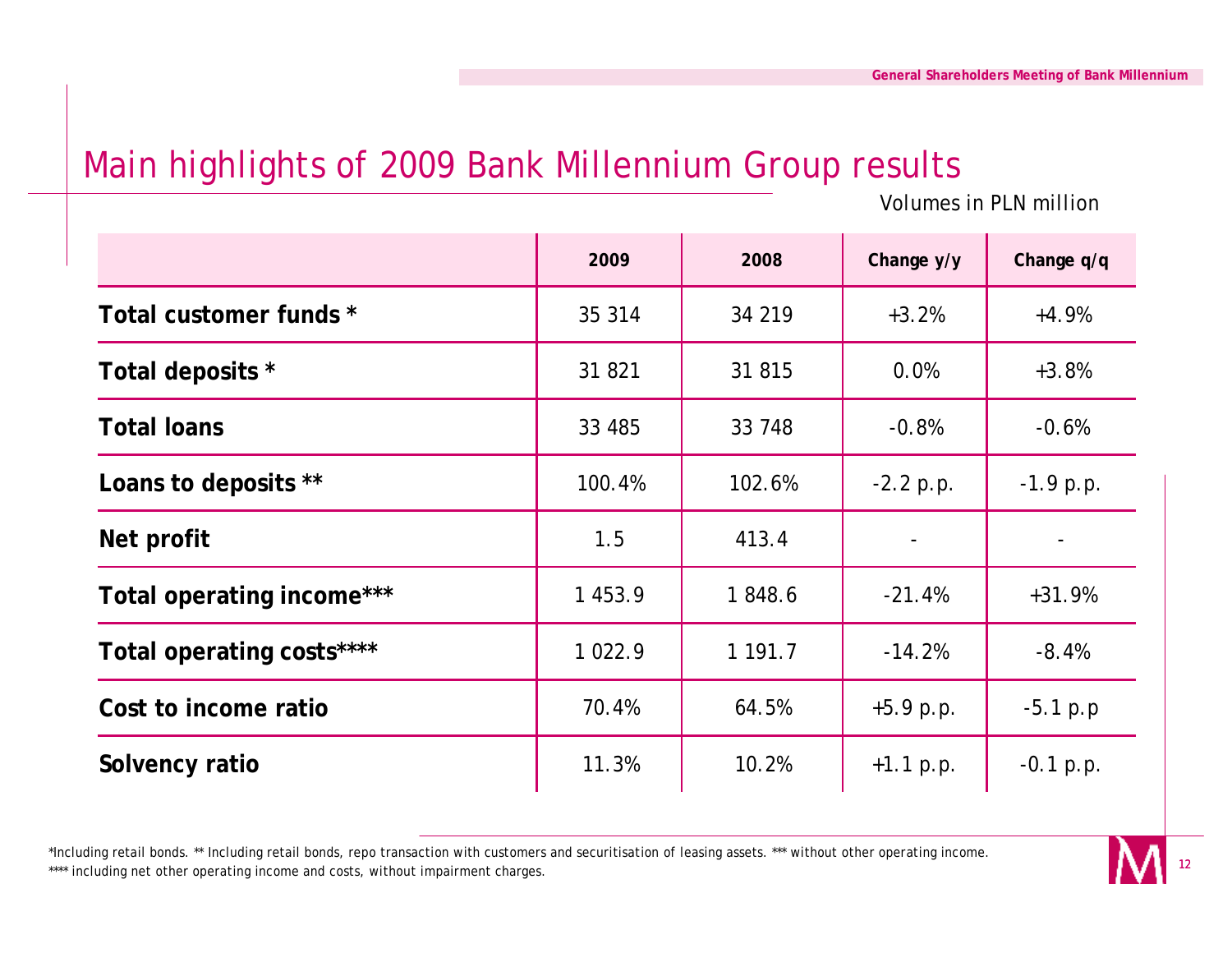#### The year 2009 finished with positive net profit



- § **Thanks to good result of 4Q'09 (net profit of PLN 67.5 million), Bank Millennium Group recorded an accumulated net profit in entire 2009 of PLN 1.5 million.**
- § **The Group achieved a cost reduction of PLN 169 million (-14%) in 2009 compared to 2008. It means that the Bank overachieved after one year its 2-year cost saving plan announced in the beginning of 2009.**
- § **Operating income increased significantly (+32%) on quarterly basis although on annual basis still decreased by 21% .**

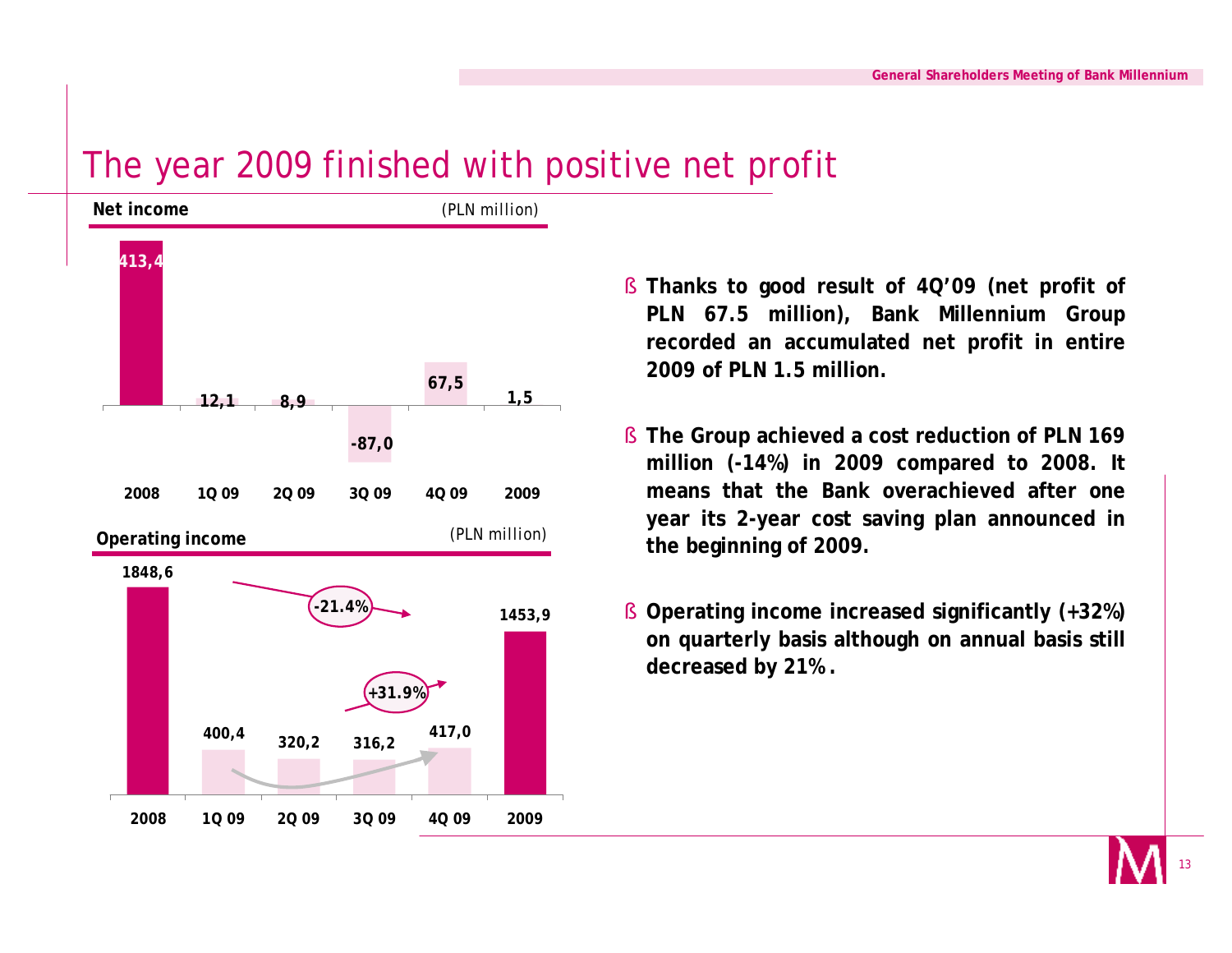#### Visible rebound of core income after strong decrease



- § **Net Interest Income dropped in 2009 when compared to 2008 as a result of a sudden deterioration of environment for Polish banks, in particular lack of external financing, very tough price competition for deposits and significant increase of financing costs through FX swaps.**
- § **Net Interest Income rebounded strongly in 3Q'09 and the positive trend has been continued in 4Q'09 (+9% q/q) as a result of lower deposit cost, improvement of loans margin and lower cost of funding in foreign currencies through FX swaps and cross-currency swaps.**
- § **Net Commissions continued the visible quarterly growth started in 3Q'09 thus allowing for 5% increase of accumulated Net Commissions y/y.**

\* Pro-forma data. Margin from all derivatives, including those hedging FX denominated loan portfolio, is presented in Net Interest Income, whereas in accounting terms part of this margin (PLN 92.6 m in 2009 and PLN 200.4 m in 2008) is presented in Result on Financial Operations.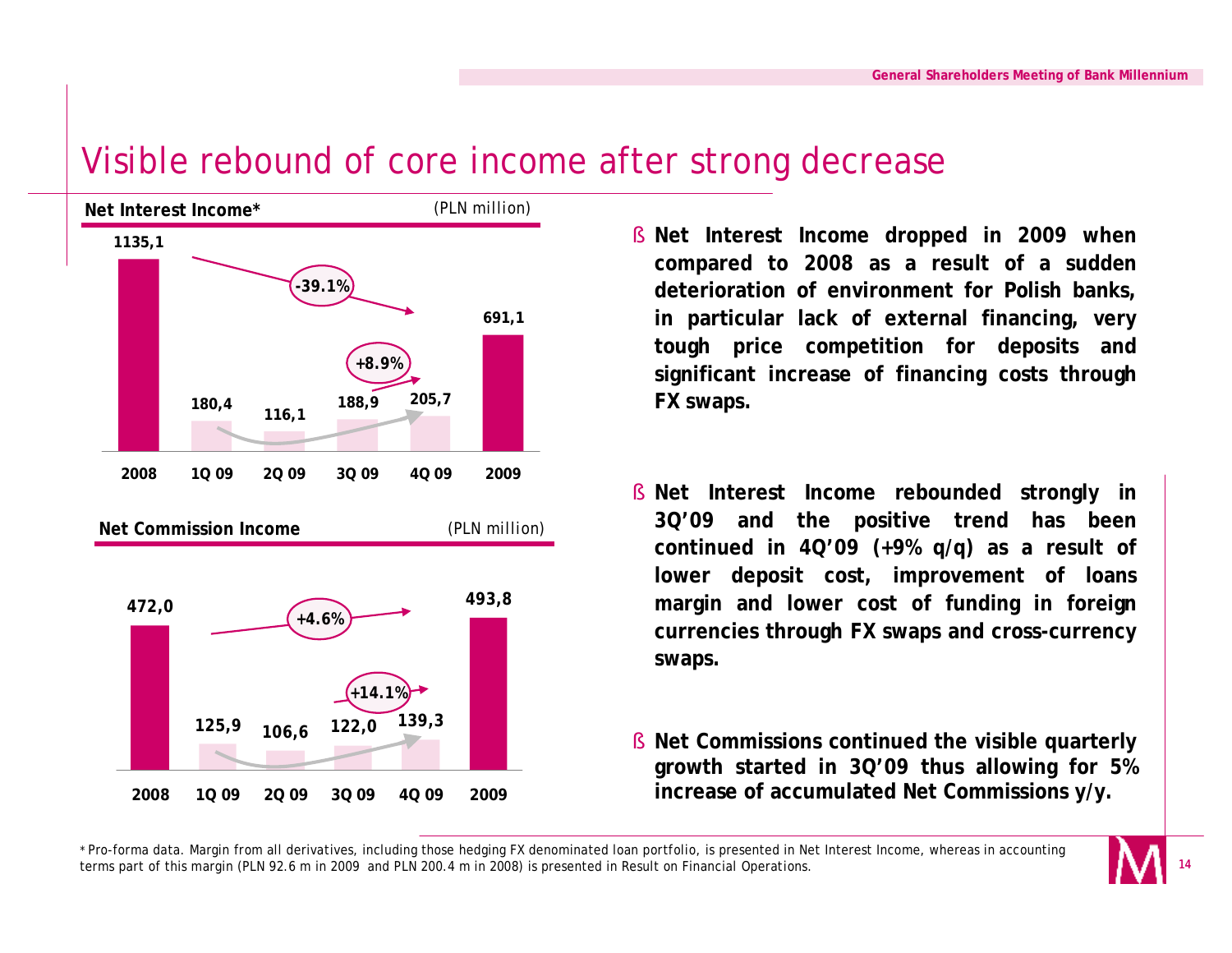#### Operating costs were managed to drop significantly





- § **Total costs decreased by 14% y/y (or PLN 169 million).**
- § **The key driver of cost reduction was the decrease of staff costs (by 23% y/y) mainly driven by lower bonuses.**
- § **Overall, lower administrative costs (-7% y/y) thanks to savings initiatives implemented in many areas. If we exclude fixed maintenance costs, which increased due to higher average number of branches, and higher contribution to Bank Guarantee Fund, other administrative costs decreased by 24%.**

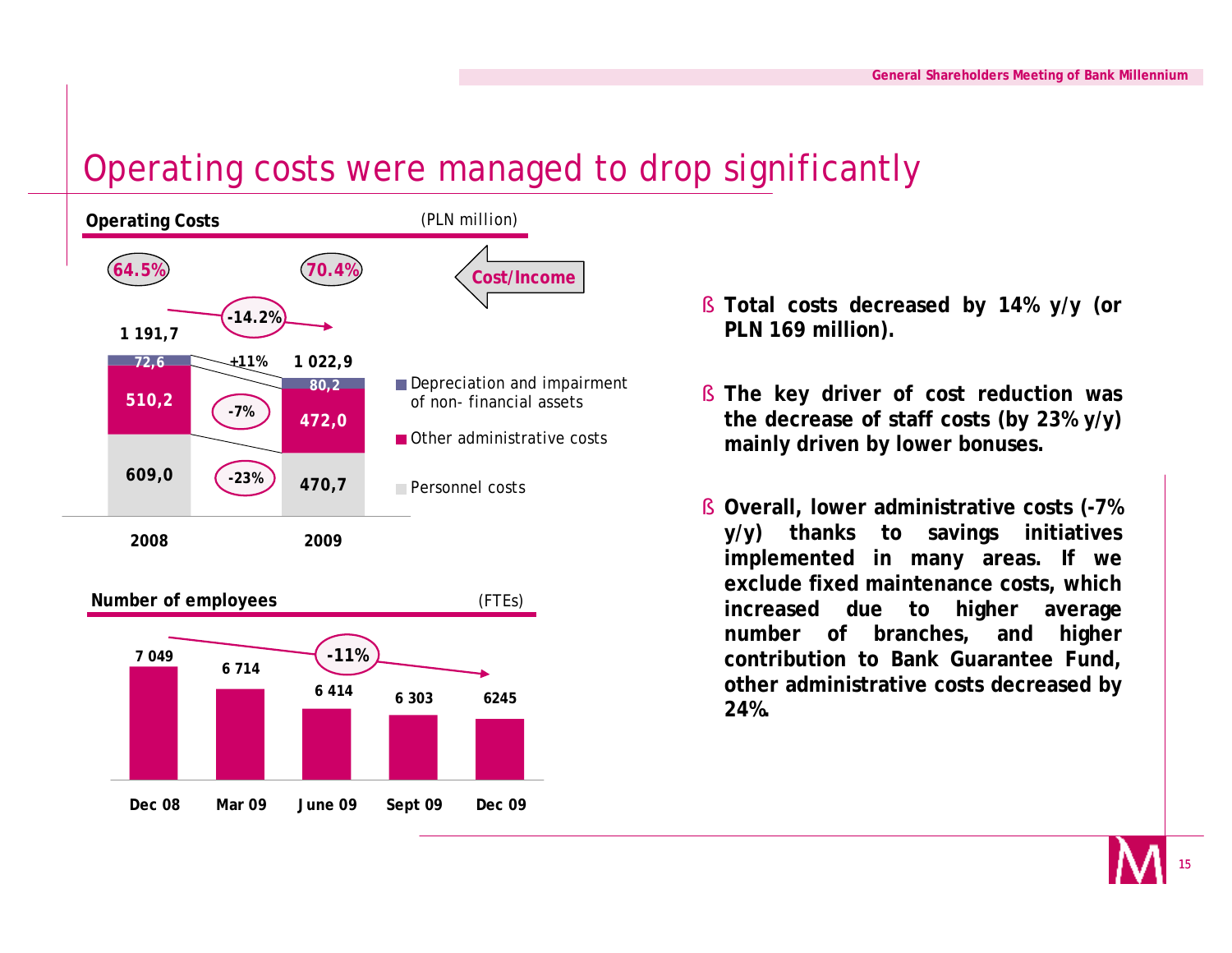#### Cost savings planned for 2010 already overachieved



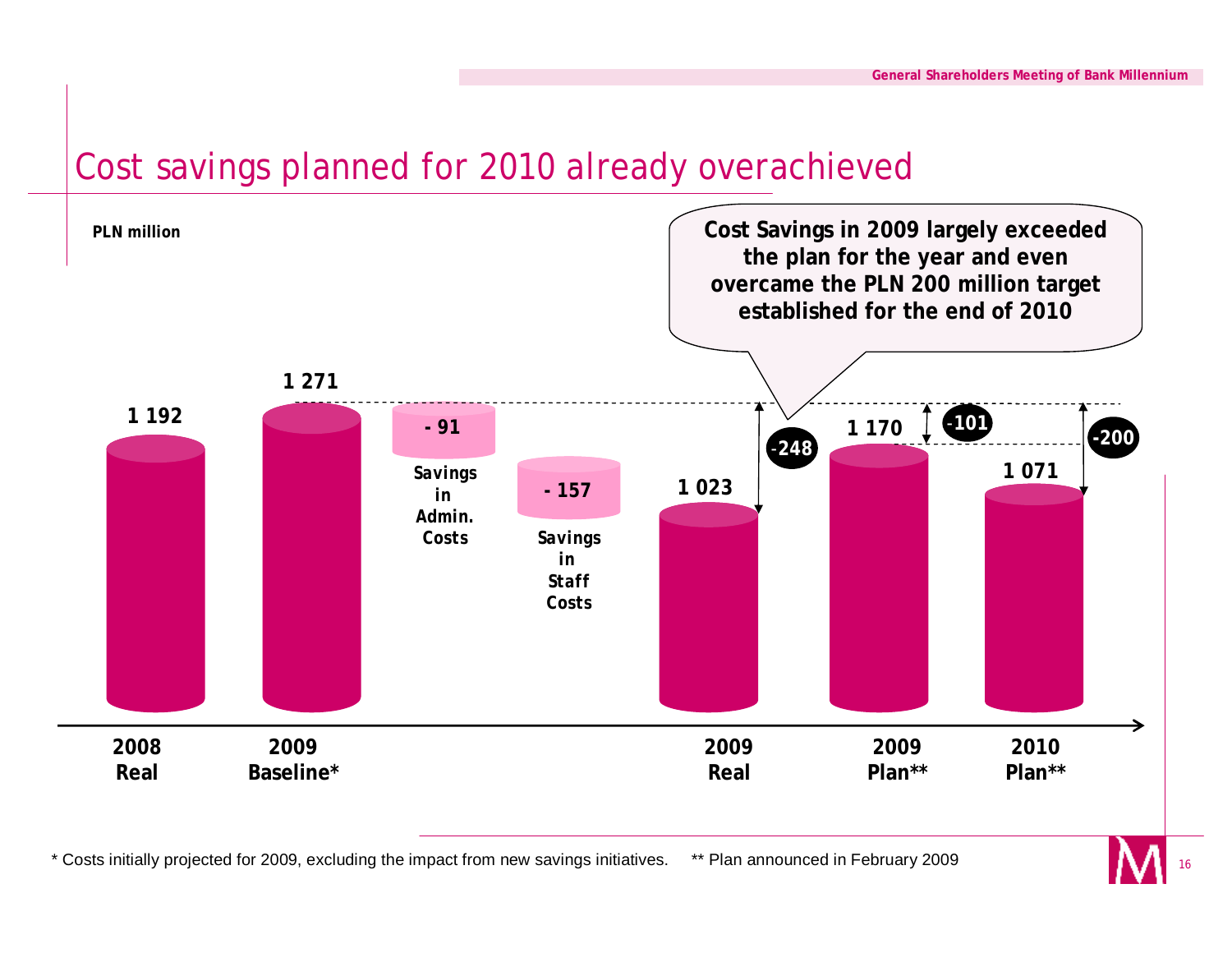#### Impairment provisions grew significantly during the year





- **due to economic slowdown and problems of some companies with FX derivatives.**
- § **After the extraordinary peak of provisions in 3Q'09 resulting from one-off charge of PLN 108 million for corporate exposures, the level of provisions was lower in 4Q'09 (108 b.p. over total loans just in this quarter).**
- § **Impaired loans ratio increased to 5.9% (under IAS) but remains much lower than the market average, which stood at 7.6% (under PAS). If not taking into consideration exposures resulting from FX derivatives transactions, the ratio would be 4.9%.**

\* Cost of risk = impairment charges divided by average net loans in the period (in bps, annualized)

Impairment charges and cost of risk ratios marked with dotted line include impairment correction in valuation of FX derivatives presented in "Result on financial operations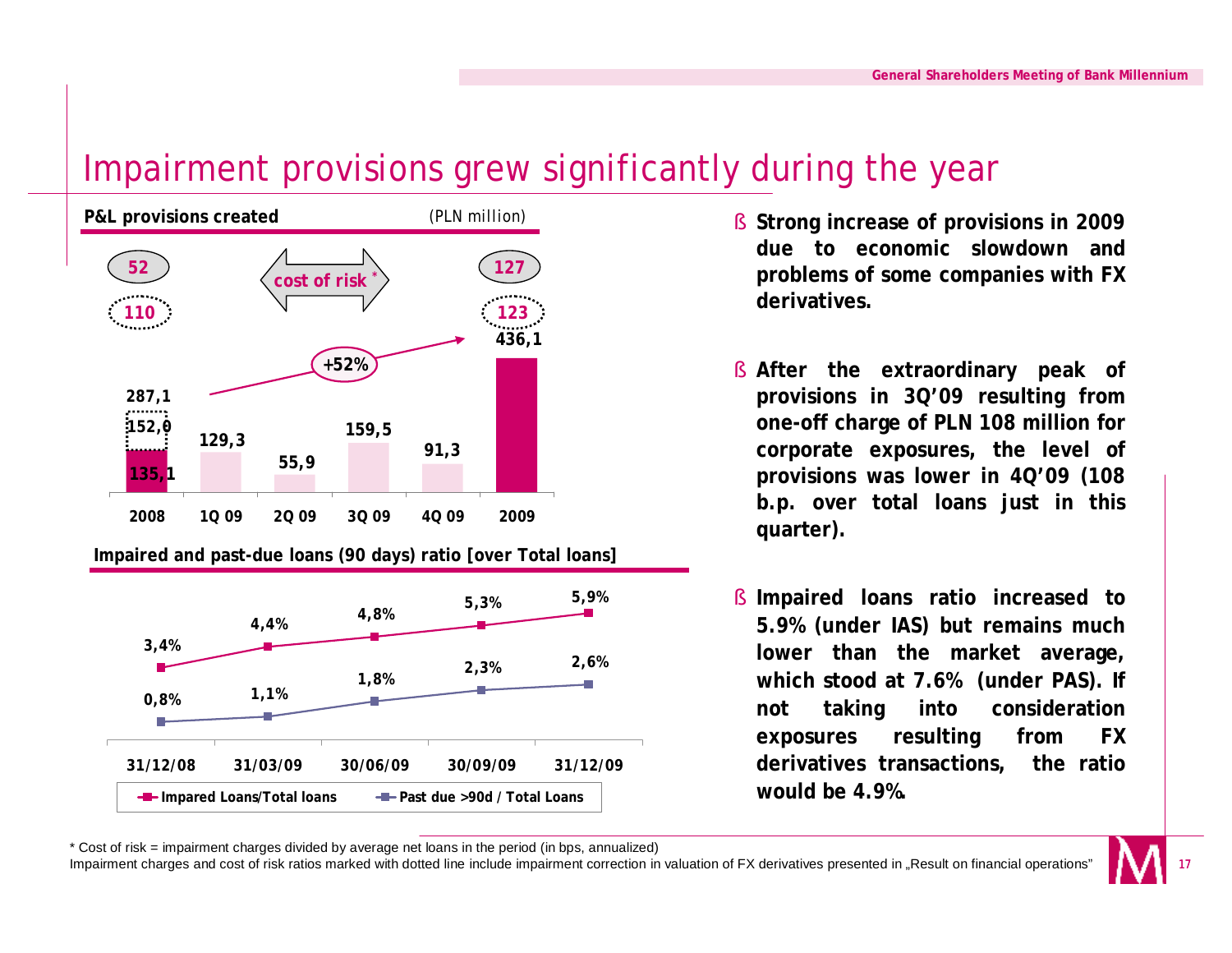**Bank Millennium share issue series L**

**Bank Millennium 2009 results**

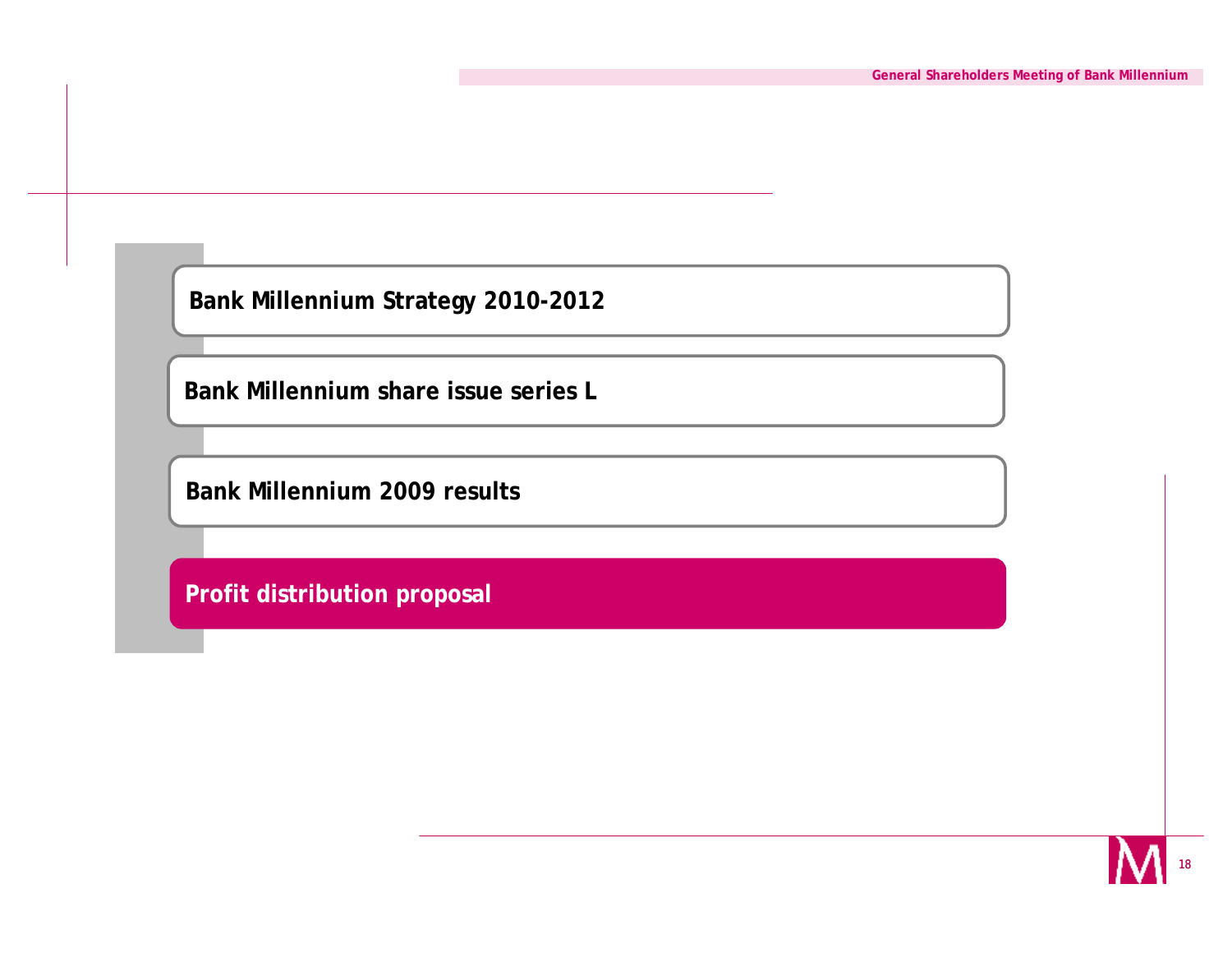#### Proposal to retain entire profit in Bank's capital

| Data as at 31.12.2009      |                                 |                           | Bank's profit is higher                                       |
|----------------------------|---------------------------------|---------------------------|---------------------------------------------------------------|
|                            | <b>Bank Millennium</b><br>Group | <b>Bank</b><br>Millennium | then the Group's profit<br>mainly thanks to<br>dividends from |
| Net profit (PLN million)   | 1,5                             | 84 <sup>°</sup>           | subsidiaries paid from                                        |
| Capital Adequacy Ratio (%) | 11,3                            | 10,4                      | profits earned in 2008.                                       |
| Tier 1 (pure capital) (%)  | 8,9                             | 8,0                       |                                                               |

**According to declaration published in the Prospectus of L series shares issue, Management Board of the Bank recommends to allocate entire Bank's 2009 profit in the amount of PLN 84.114.713,73 to reserve capital.**